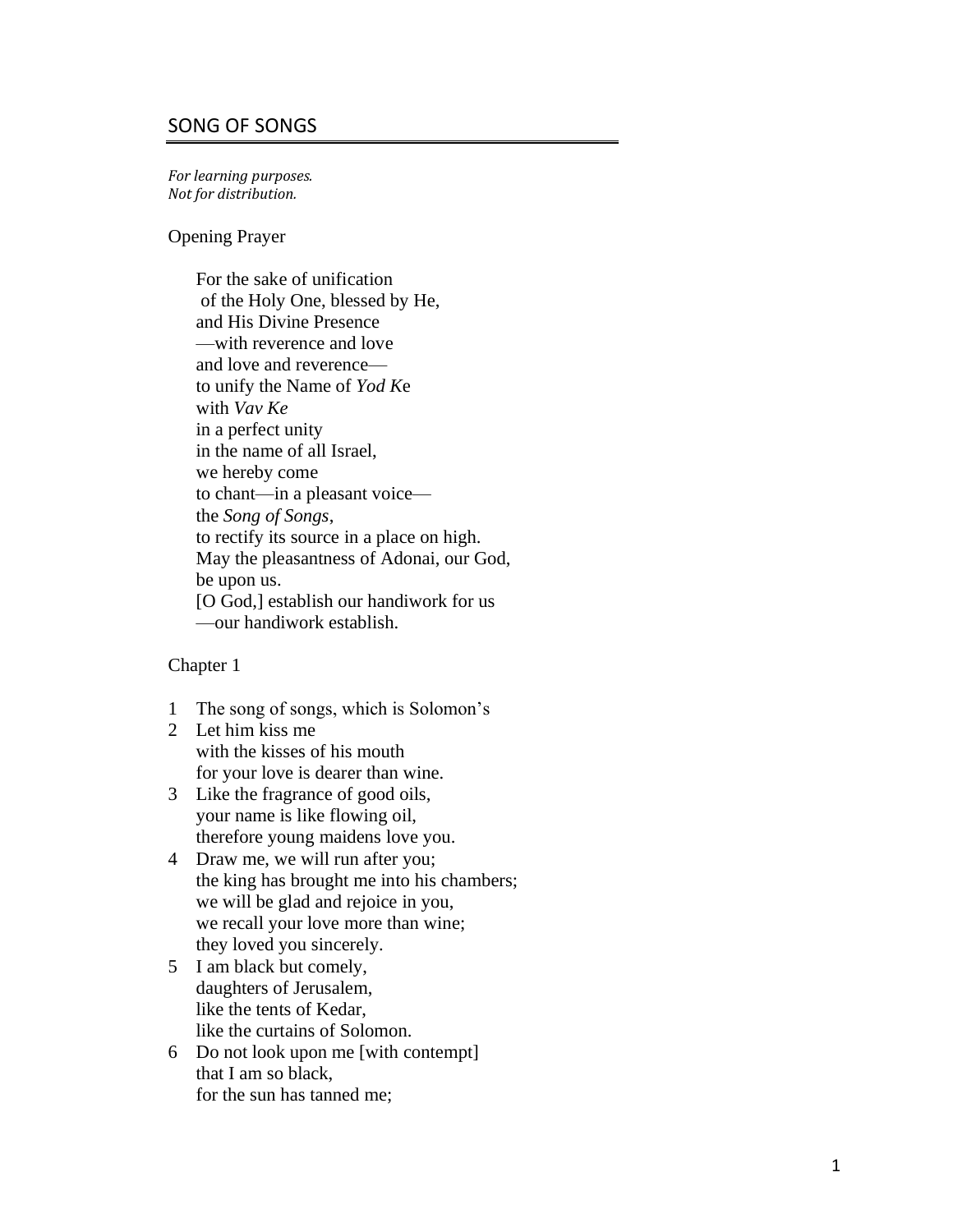my mother's sons were incensed against me; they made me keeper of the vineyards, [but] my own vineyard I did not watch.

- 7 Tell me, you whom my soul loves, where do you graze your flock, where do you rest your flock at noon; why should I flit about around the flocks of your companions?
- 8 If you do not know, [you who are the] fairest of women, go forth in the footsteps of the sheep and pasture your kids near the dwellings of the shepherds.
- 9 To the steeds in the chariots of Pharaoh I have likened you, my beloved.
- 10 Your cheeks are comely with rows of gems, your neck with [pearl] necklaces;
- 11 Circlets of gold we will make for you with spangles of silver.
- 12 While the king was at his table, my spikenard gave out its fragrance.
- 13 A bundle of myrrh is my beloved to me; between my breasts he shall lie.
- 14 A cluster of henna is my beloved to me in the vineyards of En -gedi.
- 15 Behold you are beautiful, my beloved, behold you are beautiful; your eyes are like doves.
- 16 You are handsome, my beloved, most handsome; indeed our bed is fresh.
- 17 The beams of our houses are cedars; our panels are cypresses.

- 1 I am a rose of Sharon, a rose of the valleys.
- 2 As a rose among the thorns, so is my beloved among the daughters.
- 3 As an apple tree among the trees of the forest, so is my beloved among the sons; in its shade I delighted and sat, and its fruit was sweet to my palate.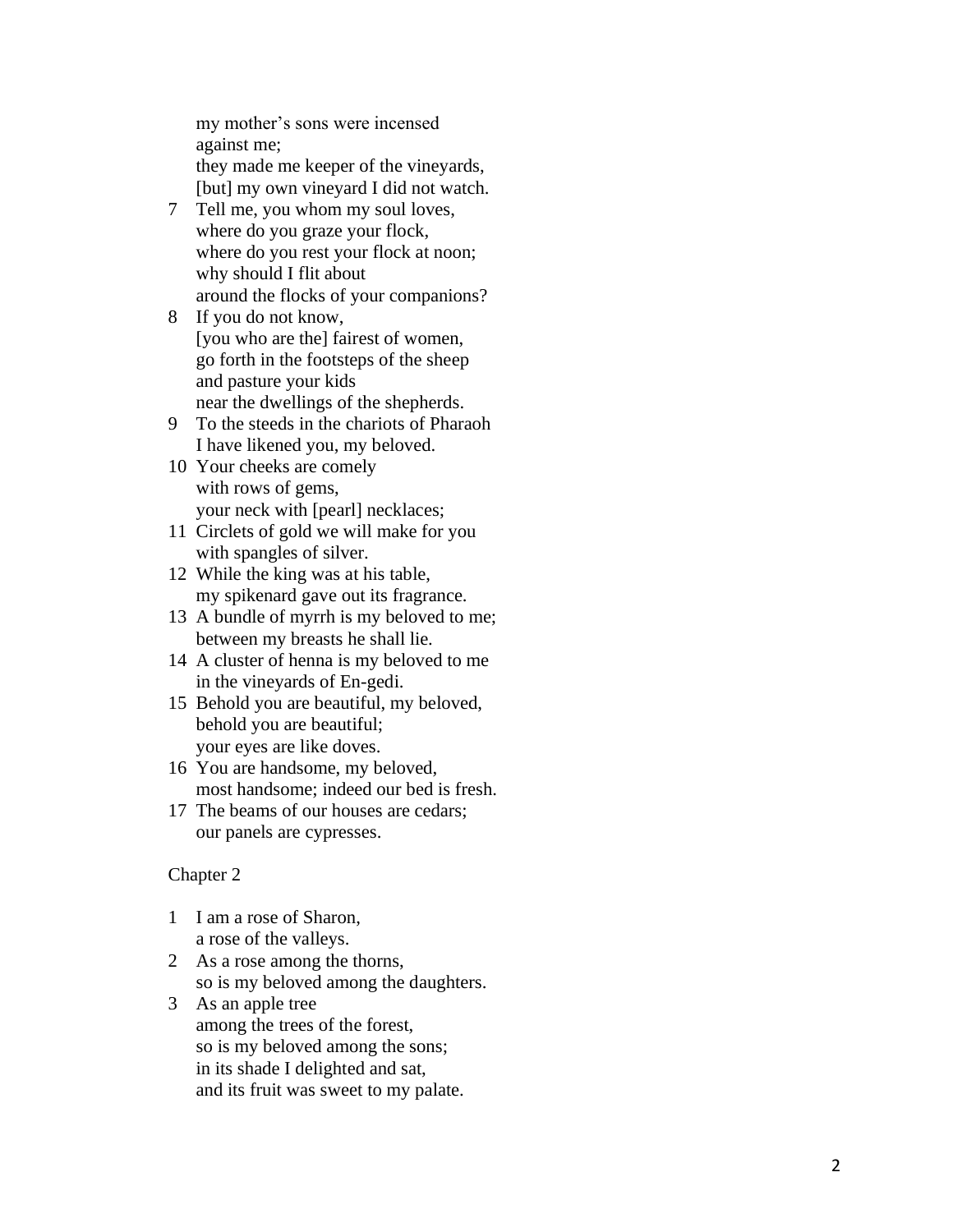- 4 He brought me to the banqueting house, and his banner is raised over me in love.
- 5 Sustain me with dainty cakes, refresh my bed with [the scent] of apples; for I am lovesick.
- 6 His left hand was under my head and his right would embrace me.
- 7 I bind you under oath, daughters of Jerusalem, by the gazelles and the does of the field; that you do not cause hatred nor disturb this love while it still pleases.
- 8 The voice of my beloved! Behold he comes, leaping over the mountains, skipping over the hills.
- 9 My beloved resembles a gazelle or a young hart; behold, he stands behind our wall, observing through the windows peering through the lattices.
- 10 My beloved spoke and said to me, "Rise up, my beloved, my fair one, and go forth.
- 11 For behold, the winter is past, the rain is over, and gone.
- 12 The blossoms have appeared on the land, the time of singing has come, and the voice of the turtledove is heard in our land.
- 13 The fig tree has produced its green figs, and [on] the grapevines tender grapes give out their fragrance; arise my beloved, my fair one, and go forth.
- 14 My dove, in the clefts of the rock, in the concealment of the cliff, show me your countenance, let me hear your voice; for your voice is sweet and your countenance is comely.
- 15 Seize for us the foxes, little foxes that destroy vineyards; [for] our vineyards are with tender grapes."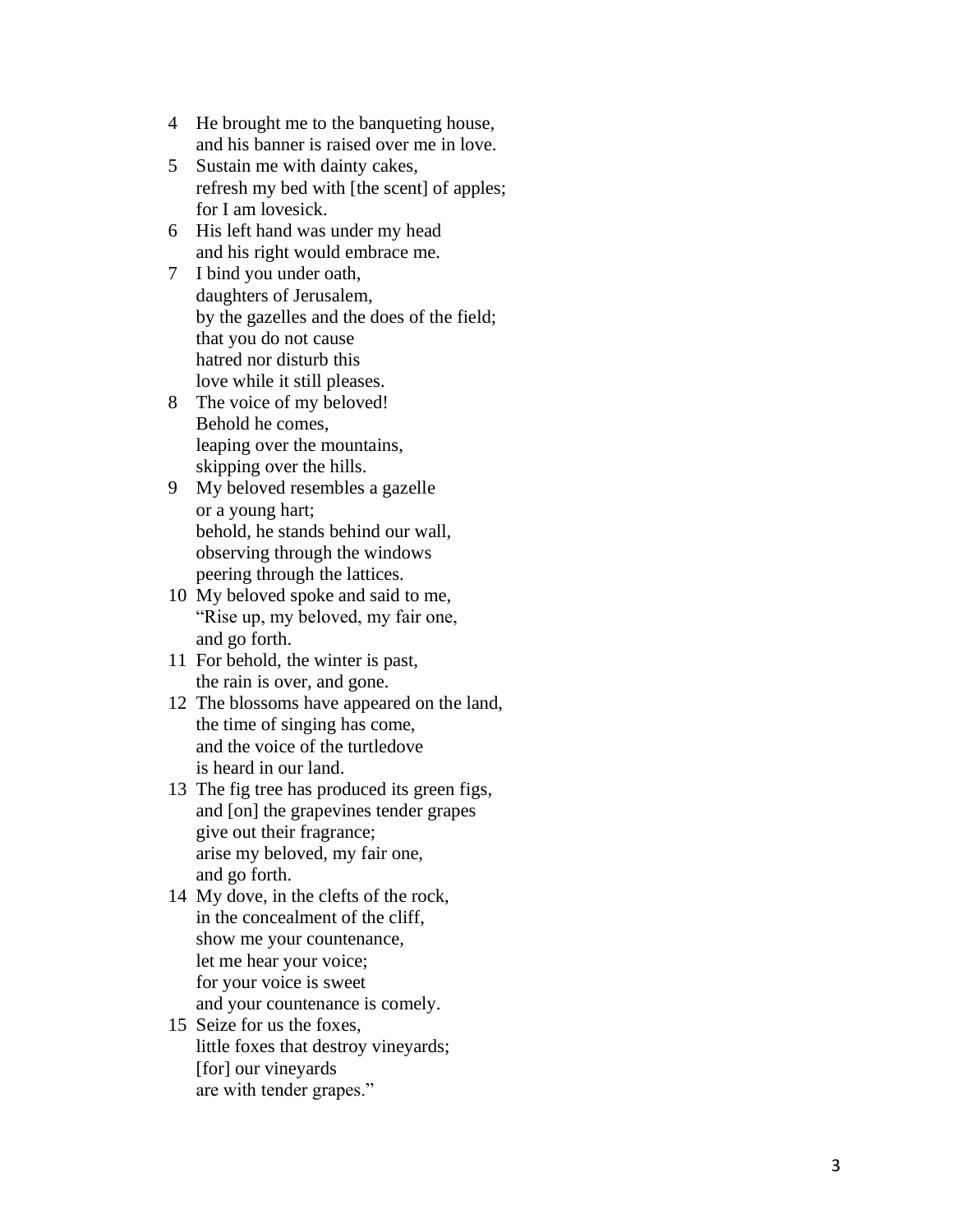- 16 My beloved is mine, and I am his who pastures among the roses.
- 1 7 Until the sun spreads and the shadows flee; you turned away, my beloved, and became like a gazelle or a young hart on [the] distant mountains.

- 1 On my bed at night I sought him whom my soul loves; I sought him but did not find him.
- 2 I will rise now and roam through the city, in the marketplaces and in the streets; I will seek him whom my soul loves; I sought him but did not find him.
- 3 The watchmen found me, those who circle about the city; him whom my soul loves have you seen him?
- 4 Scarcely had I departed from them when I found him whom my soul loves I grasped him and would not let him go Until I brought him to my mother's house and to the chamber of her who conceived me.
- 5 I bind you under oath, daughters of Jerusalem, by the gazelles and the does of the field, that you do not cause hatred nor disturb this love while it still pleases.
- 6 Who is this ascending from the wilderness with palmlike pillars of smoke in a cloud of myrrh and frankincense of all the powders of the perfume -seller?
- 7 Behold the bed of Solomon; sixty mighty men are around it of the mighty men of Israel.
- 8 All of them holding swords, skilled in battle; each with his sword at his side for fear of the nights.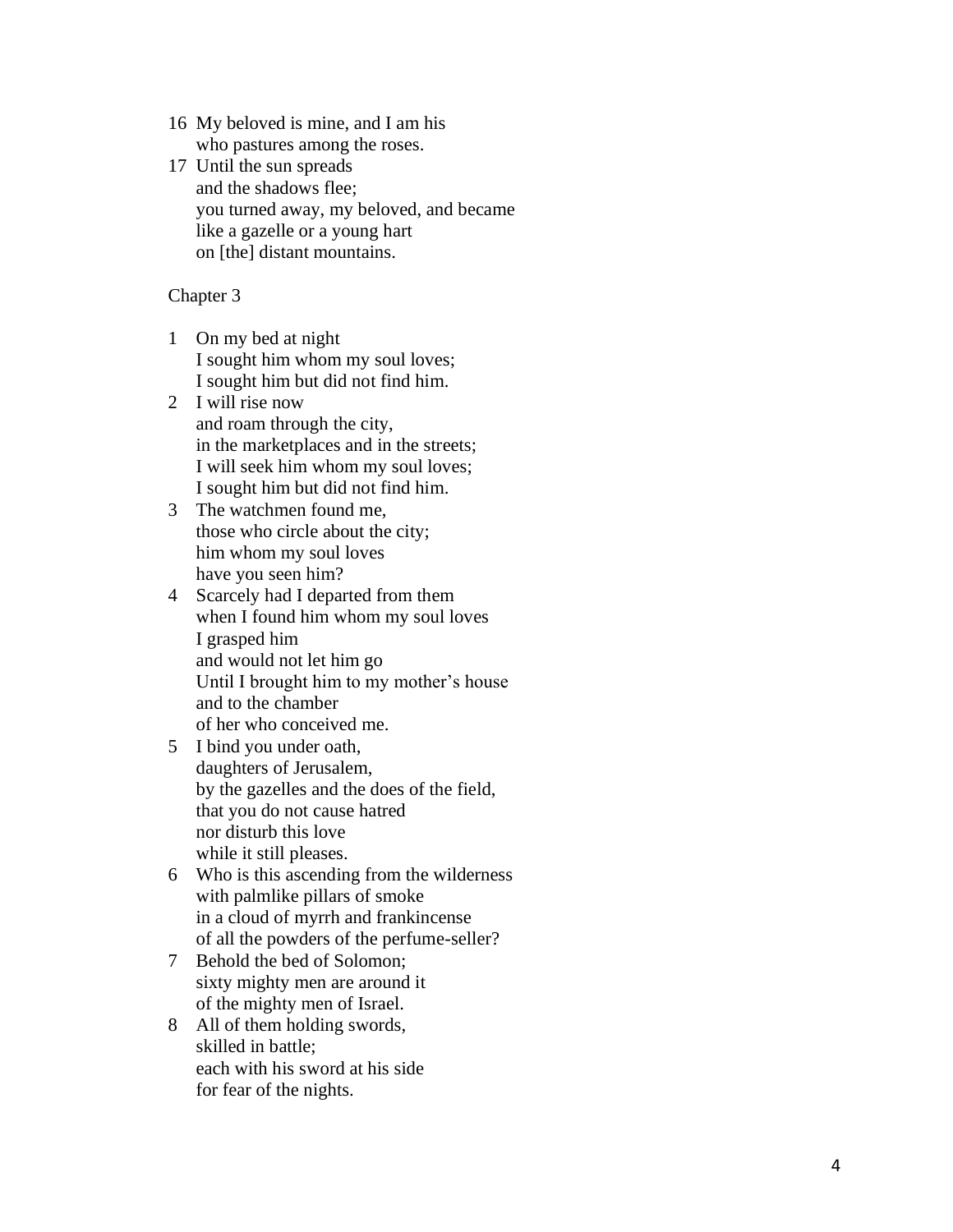- 9 A canopy has King Solomon made of the wood of Lebanon.
- 10 Its pillars he made of silver, its covering of gold, its curtain of purple wool, its interior bedecked with love from the daughters of Jerusalem.
- 11 Go forth and gaze, daughters of Zion, upon King Solomon, upon the crown with which his mother adorned him on the day of his wedding and on the day his heart rejoiced.

- 1 Behold, you are beautiful, my beloved; behold you are beautiful; your eyes are like doves, from within your kerchief your hair is like a flock of goats descending from Mount Gilead.
- 2 Your teeth are like a counted flock which have come up from the washing, all of which are perfect, and none are blemished among them.
- 3 Like a scarlet thread are your lips, and your mouth is comely; like a slice of pomegranate are your cheeks from within your kerchief.
- 4 Your neck is like the Tower of David, built as a model of beauty; a thousand shields are hung upon it, all the quivers of the mighty.
- 5 Your two breasts are like two fawns, twins of the gazelle who pasture among the roses.
- 6 Until the sun spreads and the shadows flee, I will go to Mount Mariah and to the hill of frankincense.
- 7 You are completely beautiful, my beloved, and you are without blemish.
- 8 With me [will you come] from Lebanon, O bride, with me from Lebanon will you come;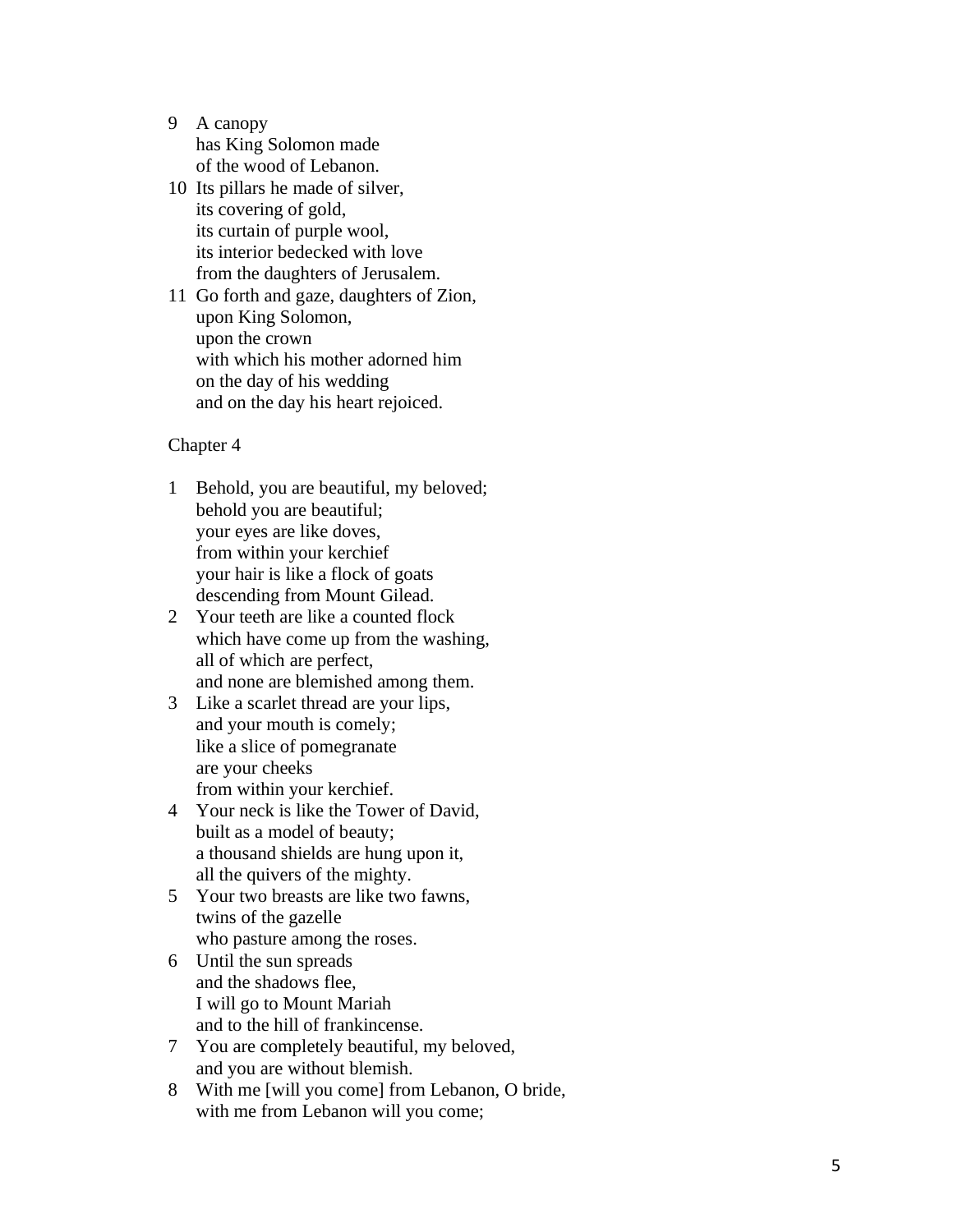you will look from the peak of Amana, from the peaks of Snir and Hermon, from the lions ' dens, from the mountains of leopards.

- 9 You captured my heart, my sister, O bride , you captured my heart with but one of your eyes, with one necklace of your necklaces.
- 10 How beautiful is your love, my sister, O bride, how superior is your love to wine and the fragrance of your oils to all perfumes.
- 11 Your lips drip flowing honey, O bride; honey and milk are under your tongue, and the fragrance of your garments is like the fragrance of Lebanon.
- 12 A locked garden is my sister, O bride, a locked up spring, a sealed fountain.
- 13 Your arid fields are a pomegranate orchard with luscious fruits; henna with spikenard.
- 14 Spikenard and saffron, calamus and cinnamon, with all the trees of frankincense, myrrh and aloes, with all the major spices.
- 15 You are a garden spring, a well of living waters, and flowing streams from Lebanon.
- 16 Awake, wind from the north, and come, wind from the south, blow upon my garden so that its fragrance may flow; let my beloved come to his garden and eat its luscious fruit.

### Chapter 5

1 I have come to my garden, my sister, O bride; I have gathered my myrrh with my spice. I have eaten my sugarcane with my honey; I have drunk my wine with my milk; eat, friends;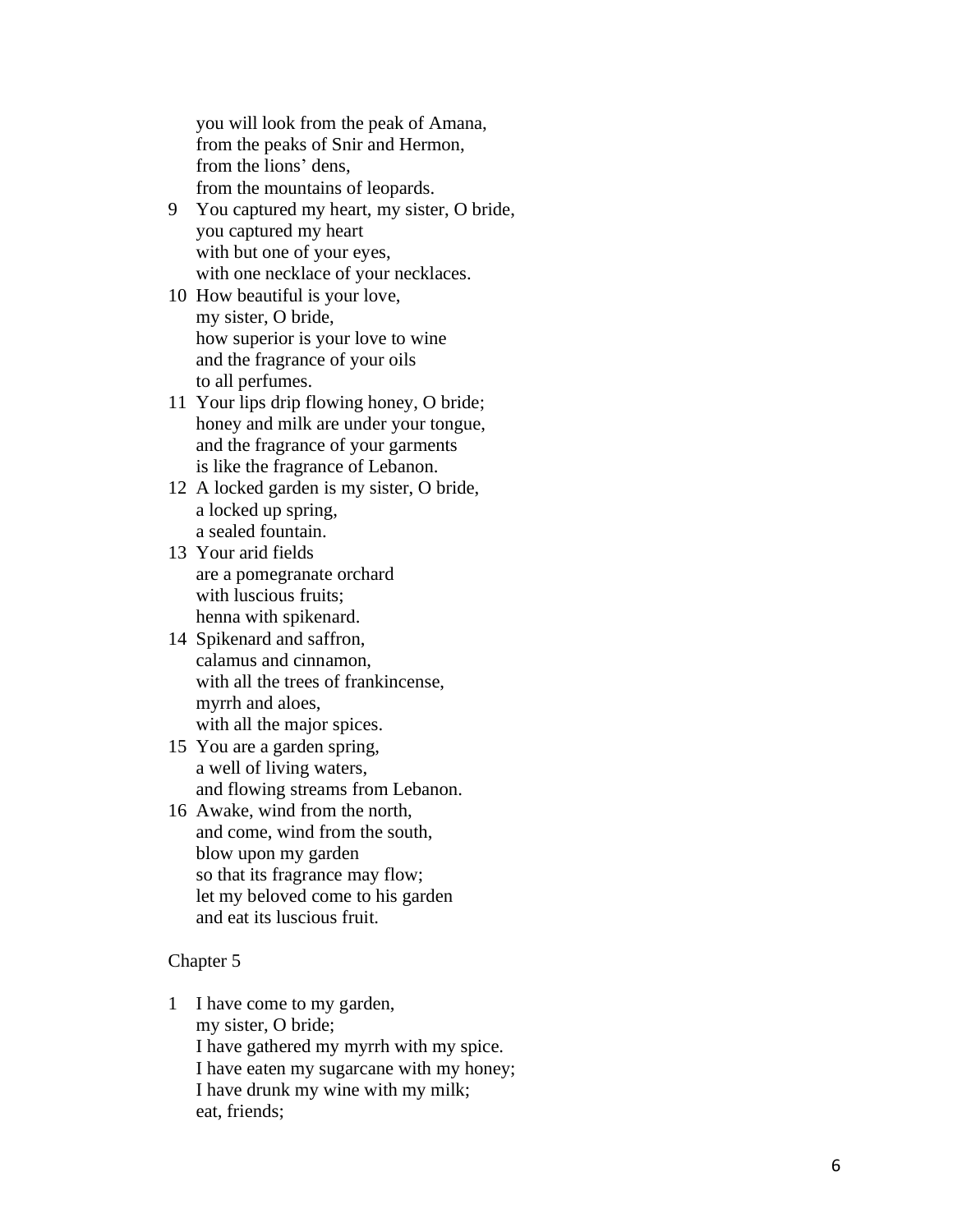drink and become intoxicated, beloved ones.

- 2 I slept but my heart was awake a sound! My beloved knocks; open for me, my sister, my love, my dove, my perfection, for my head is drenched [as thought] with dew, my sidelocks drip with the rains of the night.
- 3 I have removed my robe; how can I put it on? I have washed my feet; how can I soil them?
- 4 My beloved sent forth his hand from the portal and my [body] longed for him.
- 5 I arose to open for my beloved; and my hands dripped myrrh, and my fingers flowed with myrrh from the handles of the lock.
- 6 I opened for my beloved, but my beloved had vanished and gone, my soul departed as he spoke; I sought him but could not find him, I called him but he would not answer.
- 7 The watchmen found me; those who go about the city, they struck me, they wounded me; they stripped my ornament from me; [even] the guards of the walls.
- 8 I bind you under oath, daughters of Jerusalem; when you find my beloved what will you tell him? That I am lovesick [for him].
- 9 With what does your beloved excel another beloved, most beautiful among women? With what does your beloved excel another beloved that you bind us under oath?
- 10 My beloved is pure white and ruddy, surrounded by myriads.
- 11 His head is [like] finest gold, his locks [are curled], and they are raven black.
- 12 His eyes are like doves upon brooks of water,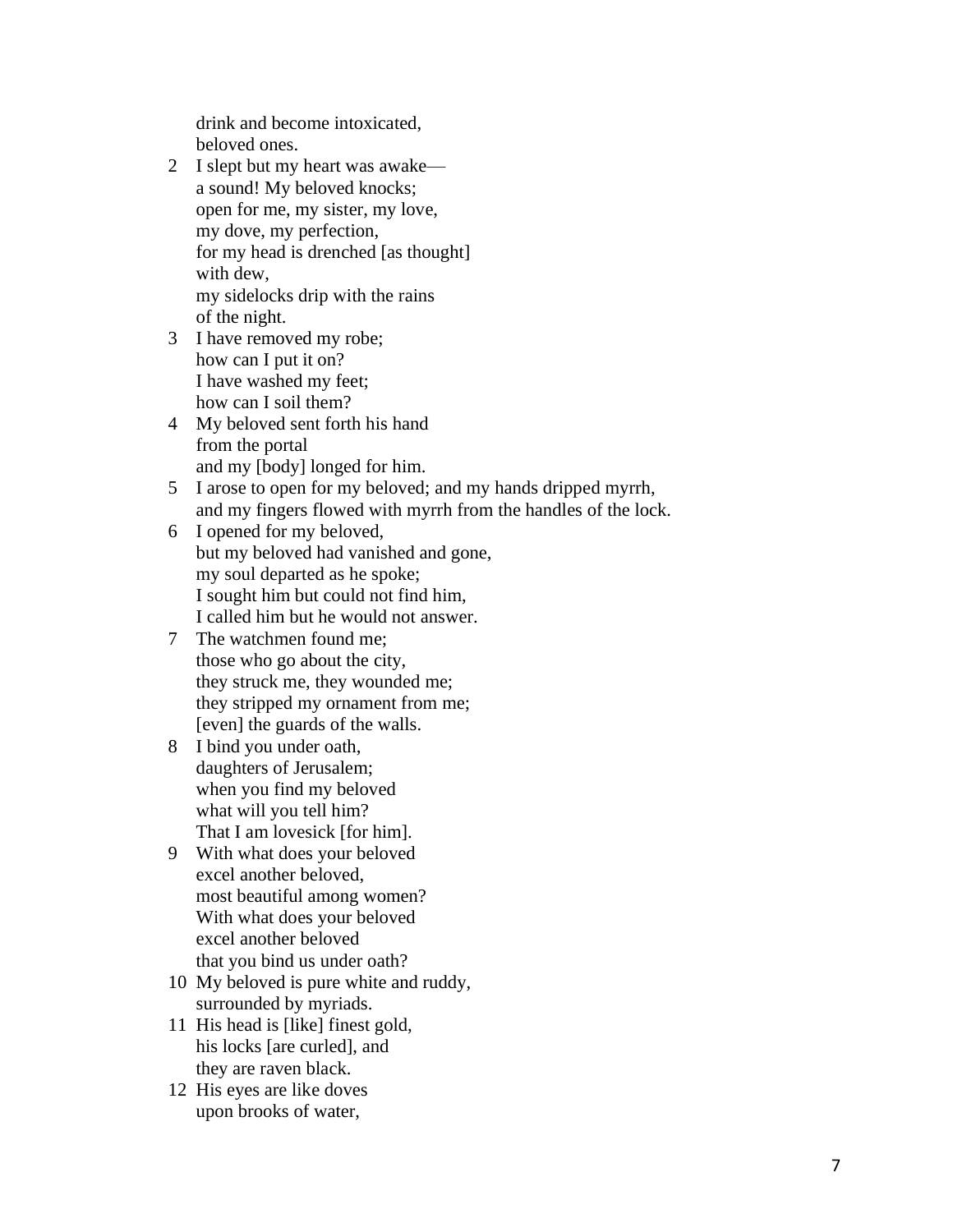bathed in milk, well set in their fullness.

- 13 His cheeks are like a bed of spice like towers of perfumes; his lips are like roses, dripping [with] flowing myrrh.
- 14 His hands are like rolls of gold studded with precious gems; his [body] sparkles like ivory overlaid with sapphires.
- 15 His legs are pillars of marble set in sockets of fine gold; his appearance is like Lebanon, chosen like the cedars.
- 16 [The words of] his palate are sweet, and he is all delight; that is my beloved, and this is my friend, O daughters of Jerusalem.

- 1 Where has your beloved gone O fairest among women? Where has your beloved turned that we may seek him with you?
- 2 My beloved has gone down to his garden to the beds of spices, to graze in the gardens and to gather roses.
- 3 I am my beloved's and my beloved is mine, who grazes among the roses.
- 4 You are beautiful, my beloved, as Tirzah, comely as Jerusalem, awesome as the hosts [of angels].
- 5 Turn your eyes away from me for they make me haughty; your hair is like a flock of goats descending from Mount Gilead.
- 6 Your teeth are like a counted flock that have come up from the washing, all of which are perfect, and none are blemished among them.
- 7 Like a slice of pomegranate are your cheeks from within your kerchief.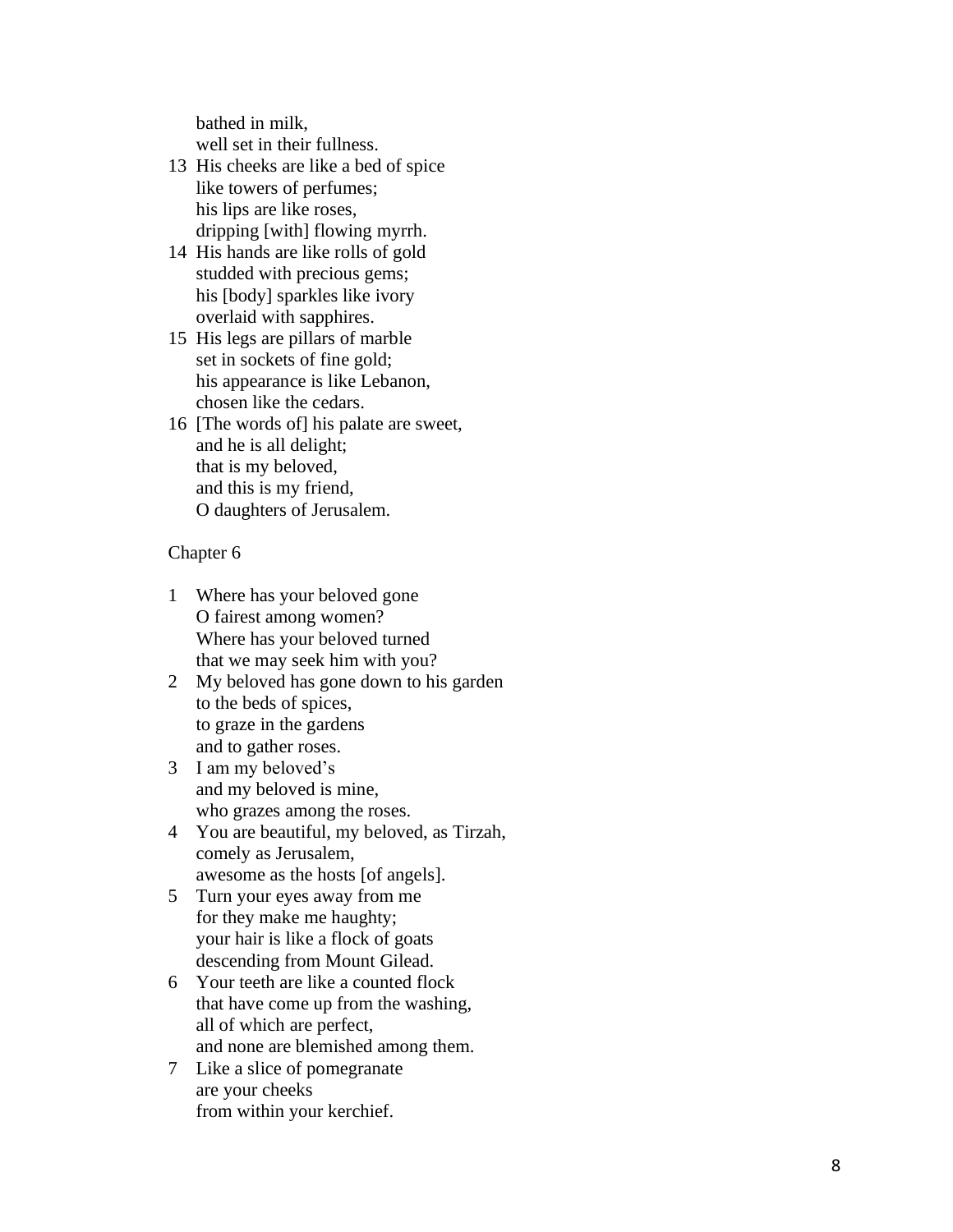- 8 They are sixty queens and eighty concubines and young maidens without number.
- 9 But she is unique, my dove, my perfect one; she is unique to her mother, she is pure to her who begot her; daughters saw her and acclaimed her, queens and concubines, and they praised her.
- 10 Who is this that grazes down like the [breaking] dawn, beautiful as the moon, bright as the sun, awesome as the hosts [of angels]?
- 11 I went down to the garden of nuts to see the moist plants of the valley, to see whether the vine had blossomed, if the pomegranates had sprouted.
- 12 I did not know my soul set me like chariots of a noble people.

- 1 Turn back, turn back, perfect one, turn back, turn back that we may observe you; what can you [offer] the perfect one that equals the encirclement of the camps?
- 2 How fair were your feet in sandals, O daughter of nobles; the roundness of your flanks are like jewels, the work of a craftsman.
- 3 Your navel is like a round bowl , which lacks not for mixed wines; your stomach is like a heap of wheat hedged about with roses.
- 4 Your two breasts are like two fawns, twins of the gazelle.
- 5 Your neck is like an ivory tower, your eyes are like pools in Heshbon at the gate of the populated city; your face is like a tower of Lebanon, looking out as far as Damascus.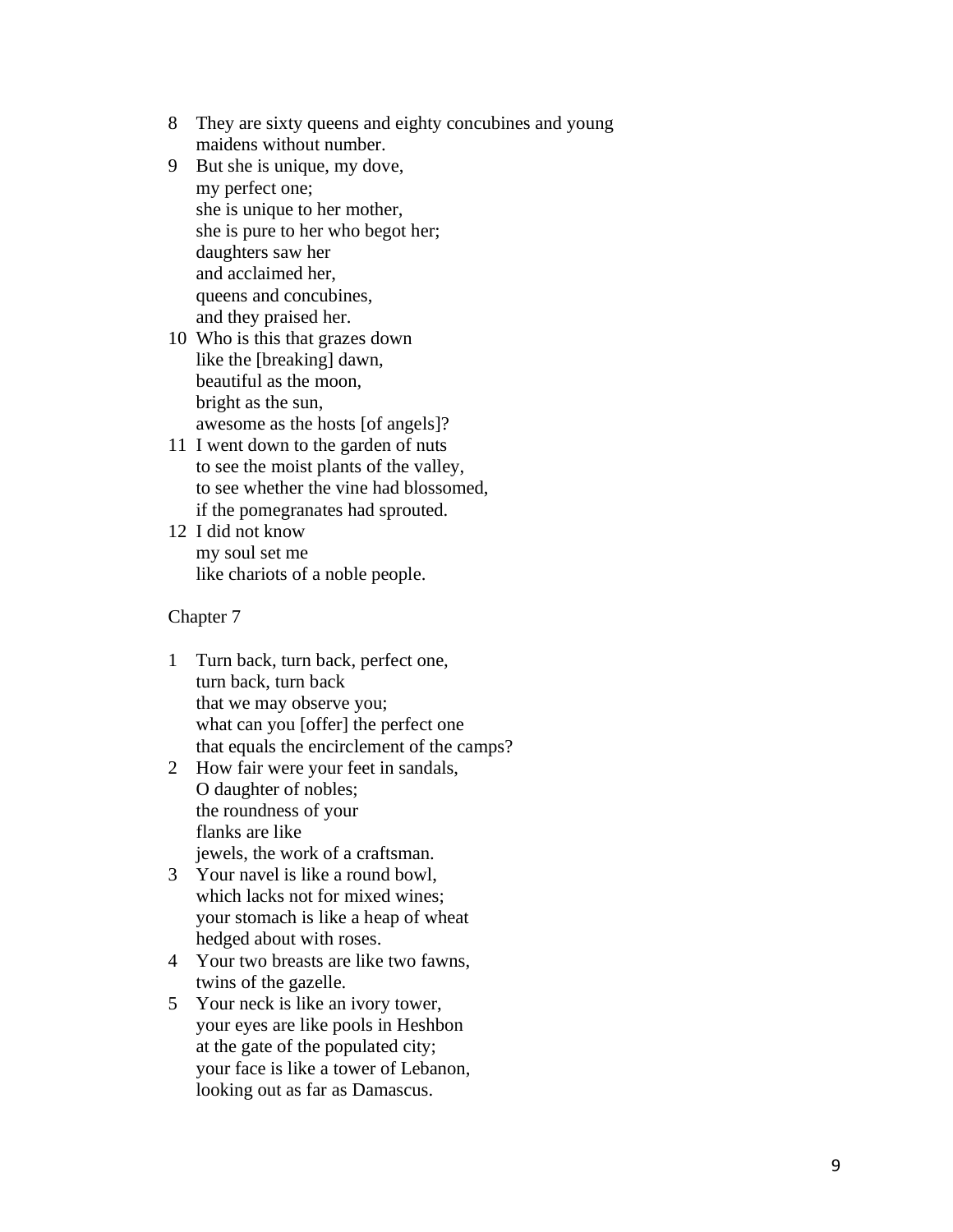- 6 That which is upon your head is like Mount Carmel, and the braid of your head is like [royal] purple wool; your king is bound in its tresses.
- 7 How beautiful and pleasant are you, a love with delights.
- 8 Such is your stature likened to a [stately] palm tree; and your breasts are like clusters.
- 9 I said I will ascend the palm tree, I will grasp its branches; and now, let your breasts remain like clusters of the vine and the fragrance of your face like apples.
- 10 And let your speech be like good wine; it flows for my beloved in sincerity, causing the lips of the sleepers to murmur.
- 11 I am my beloved's and he longs for me.
- 12 Come, my beloved, let us go out to the field, let us lodge in the villages.
- 13 Let us rise early for the vineyards, let us see if the vine has blossomed, if the tender grapes have appeared, if the pomegranates are in bloom; there I will give my love to you.
- 14 The baskets emit fragrance, and at our door are all luscious fruits, both new and old; my beloved, I have kept them for you.

- 1 If only you were a brother to me who had nursed at my mother's bosom; when I would find you outside I would kiss you and no one would scorn me.
- 2 I would lead you, I would bring you to my mother's house that you should teach me; I would give you spiced wine to drink of the nectar of my pomegranate.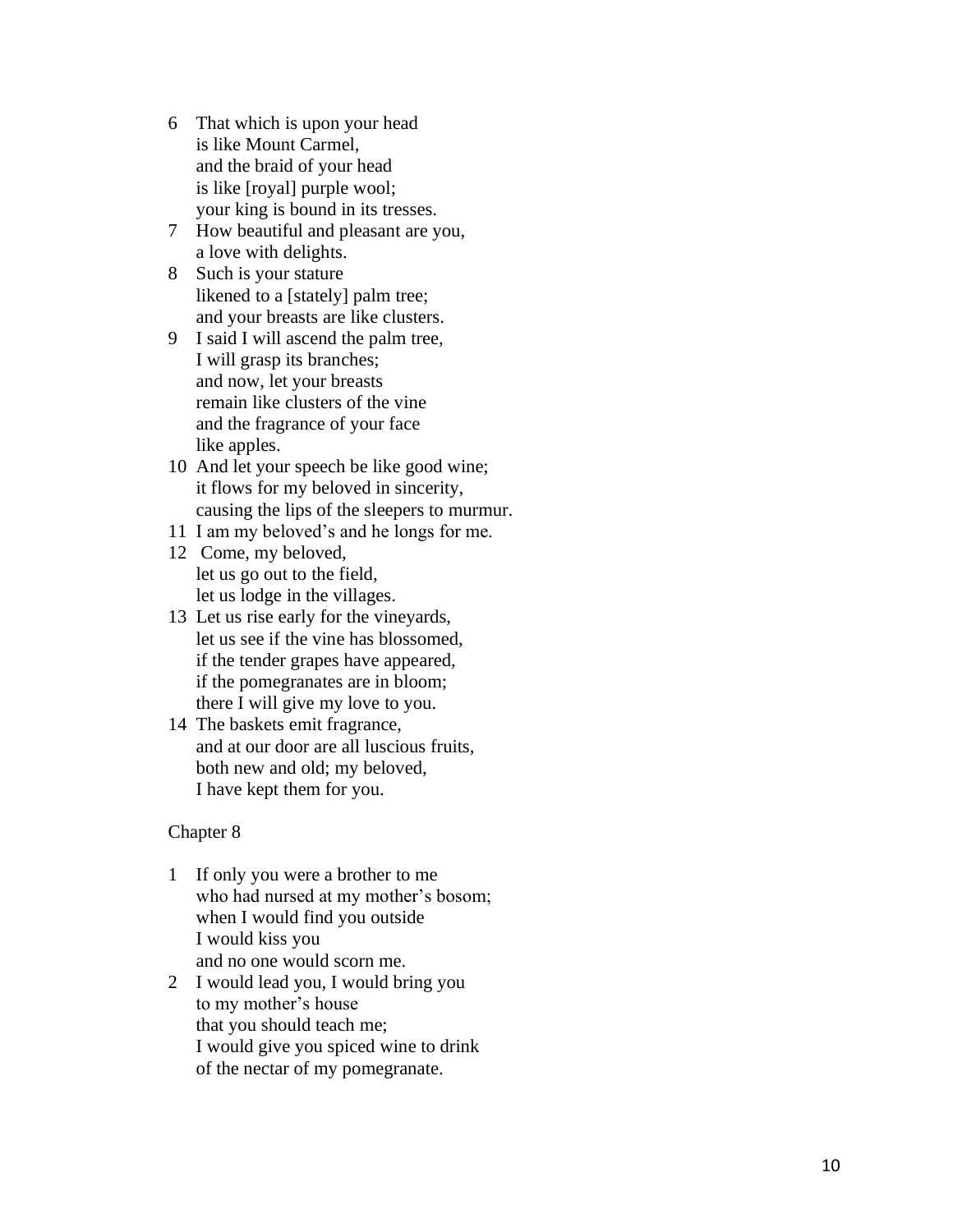- 3 His left hand is under my head and his right hand embraces me.
- 4 I bind you under oath, daughters of Jerusalem, why should you cause hatred or disturb [this] love while it still pleases?
- 5 Who is she that rises from the wilderness, clinging to her beloved? beneath the apple tree I aroused you; there your mother had birth pains, there she who bore you suffered.
- 6 Set me as a seal upon your heart, as a seal upon your arm, for love is as strong as death, jealousy is as harsh as the grave; its flashes are flashes of fire from the flame of God.
- 7 Many waters cannot quench love, and rivers cannot drown it; if a man would give all the wealth of his house for love, they would surely scorn him.
- 8 We have a little sister but she has no breasts; what shall we do for our sister on the day she is spoken for?
- 9 If she be a wall, we will build upon her a fortress of silver; if she be a door, we will enclose her with panels of cedar.
- 10 I am a wall and my bosom is like towers; therefore, I am in his eyes as one who found peace.
- 11 Solomon had a vineyard in the Plain of Hamon he gave over the vineyard to caretakers; each of them brought for its fruit a thousand pieces of silver.
- 12 My vineyard is before me; the thousands are yours, Solomon, and two hundred are for those who guard its fruit.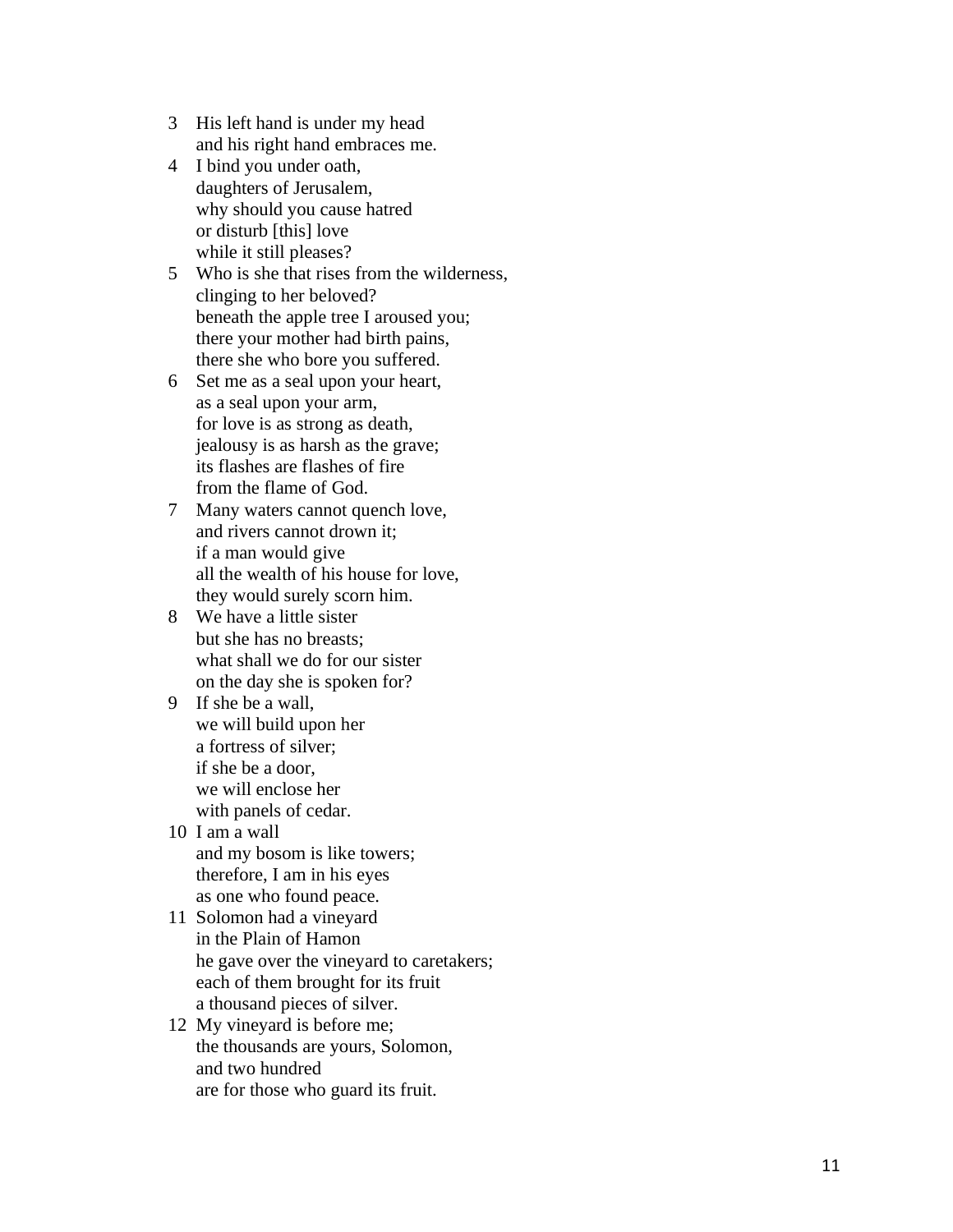13 You who sit in the gardens, companions, listen to your voice; let me hear it.

14 Flee, my beloved, and be like a gazelle or a young hart upon the mountains of spices. You who sit in the gardens, companions, listen to your voice; let me hear it.

### Closing Prayer

Master of all the worlds! May it be your will Adonai, our God, God of our forefathers, that in the merit of the Song of Songs that we have recited and studied —which is the holiest of holy in the merit of its verses and in the merit of its words and in the merit of its letters and in the merit of its vowel signs and in the merit of its cantillation signs, its [word and letter] combinations, and its allusions and its secrets —holy, pure, and awesome that emanate from it, that this be a time of mercy, a time of attentiveness, a time of harkening, [so] we may call to you and you will answer us; we shall entreat you and may you grant our entreaty. And may there rise up before you the reciting and study of the *Song of Songs* as if we mastered all of the wondrous and awesome secrets that are sealed and concealed within it with all of its ramifications. And may we merit to [reach] the place from which the lower souls, spirits, and higher souls are hewn and [consider it] as if we had accomplished